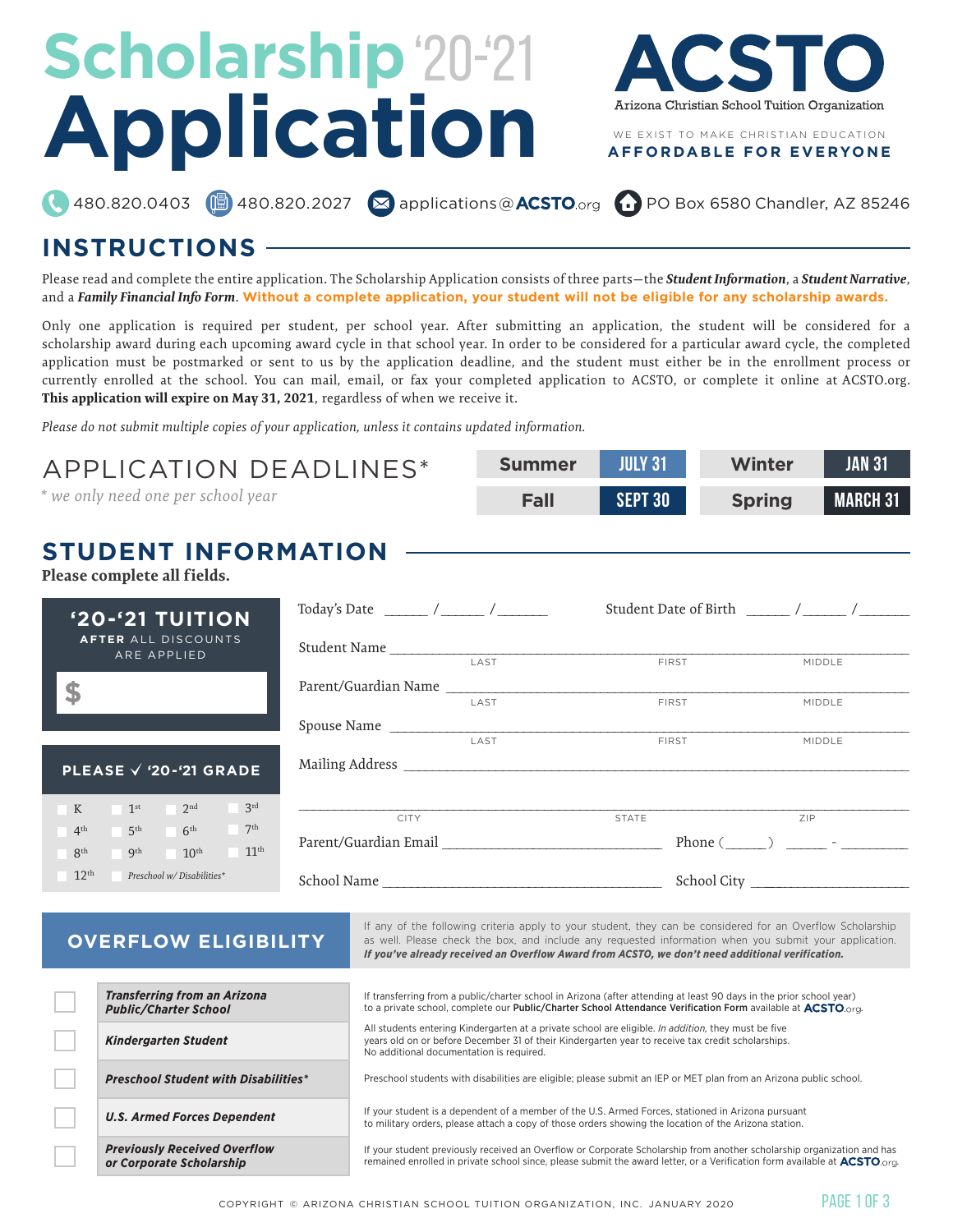# Scholarship '20-'21 **Application**



### **STUDENT NARRATIVE**

## **STUDENT NAME:**

Please provide a narrative in the space below, or on a separate page. You may discuss the following as they apply to your child and his/her age: student's character, leadership, community involvement, perseverance, school achievement, personal accomplishments, spiritual life, and/or extracurricular interests. **Please provide 2-3 paragraphs.** This is your opportunity to brag about your child!

*ACSTO's Selection Committees will consider donor recommendations, f inancial circumstances, and the student narrative when making scholarship awards. ACSTO cannot make any awards solely on the basis of a donor's recommendation, therefore, donation recommendations are not guarantees. The Selection Committees have complete discretion regarding scholarship awards.*